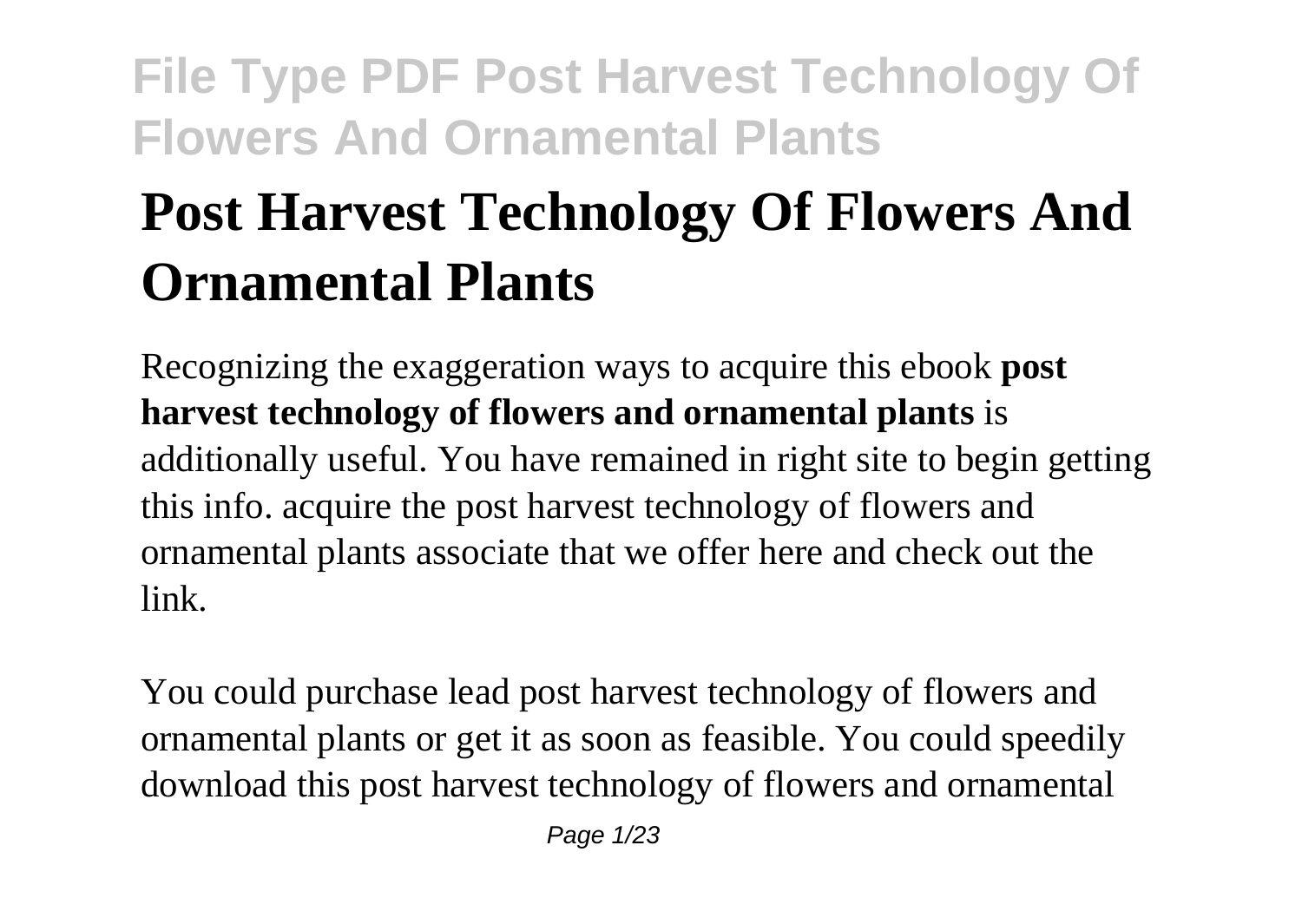plants after getting deal. So, taking into consideration you require the book swiftly, you can straight get it. It's therefore unquestionably easy and in view of that fats, isn't it? You have to favor to in this aerate

Post harvest handling of flower crop *Flower forcing and Postharvest handling of Chrysanthemum Lecture 5 Part 5 Postharvest Physiology of Fruits and Vegetables | Online notes* Peony Postharvest Handling - Current management and research on cut peonies Post Harvest Management of Cut Flowers/ ?????? ?? ??? ???? ?? ??????? Basic Practices: Postharvest Handling *Training to improve postharvest management for fruits and vegetables (Hort4Dev webinar)* Post harvest technology?? Post harvest management in horticulture Post Harvest Process *Postharvest* Page 2/23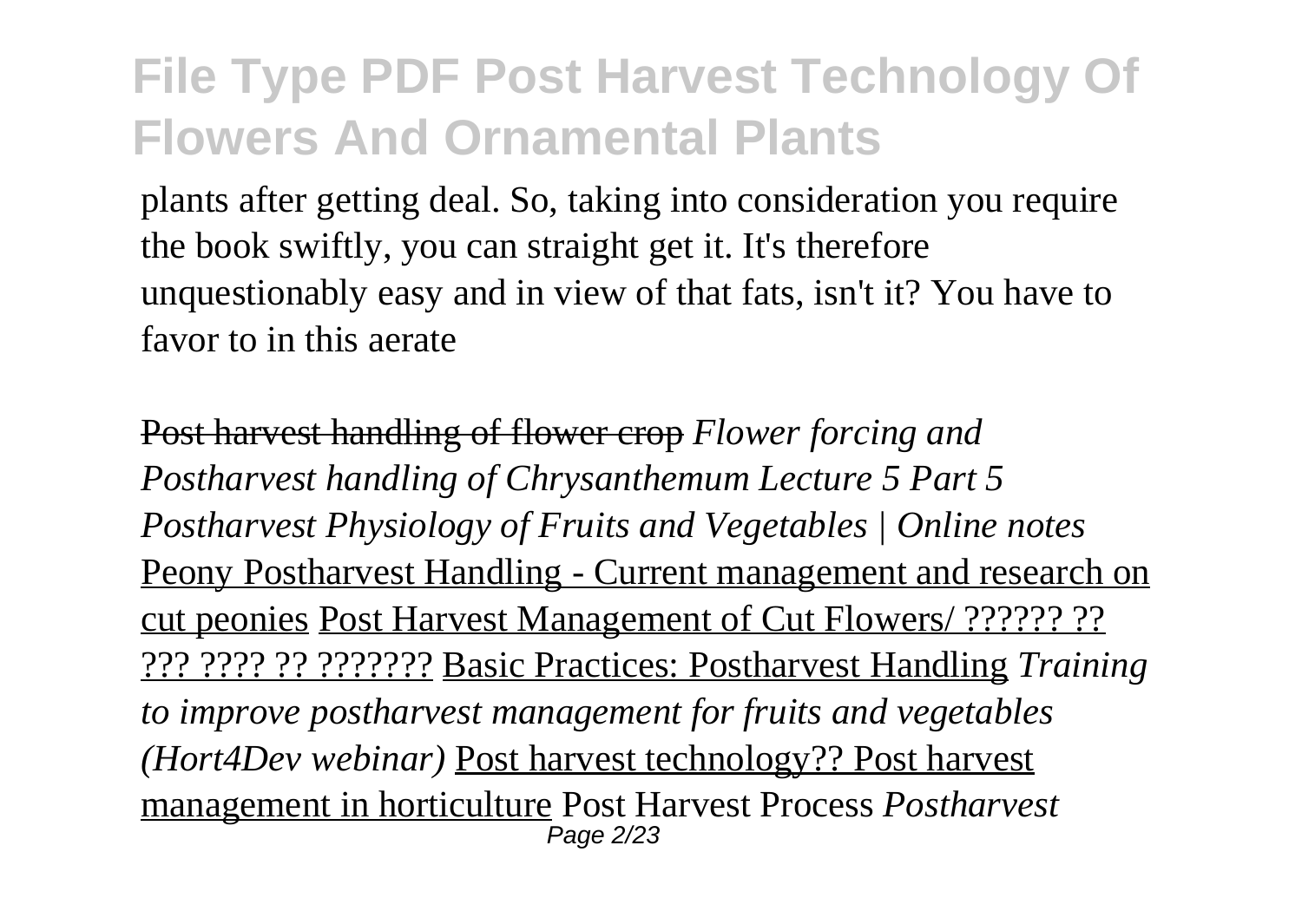#### *Handling To Maintain Quality of Fresh Produce: Part 1* **Postharvest management of broccoli**

Use of Plant Hormones on Postharvest Physiology of Bird of Paradise*World Ingenious Harvesting Technology, Amazing Agriculture Machines* Planting and Growing Roses for Cut Flower Production Mango Harvesting Machine - How to Mango Picking - Mango Farm Agriculture Technology Harvesting Organic Cut Flowers

Washed Coffee Processing Agriculture Technology - SugarCane Cultivation - SugarCane Farming and Harvesting, processing *Amazing Agriculture Farm Tecnology - Life cycle of sweet corn Harvest and Processing* Amazing Modern Agriculture Machines That Are At Another Level ?2 Postharvest Loss: Storage in English (accent from the USA) Automatic Flower Processing Machine -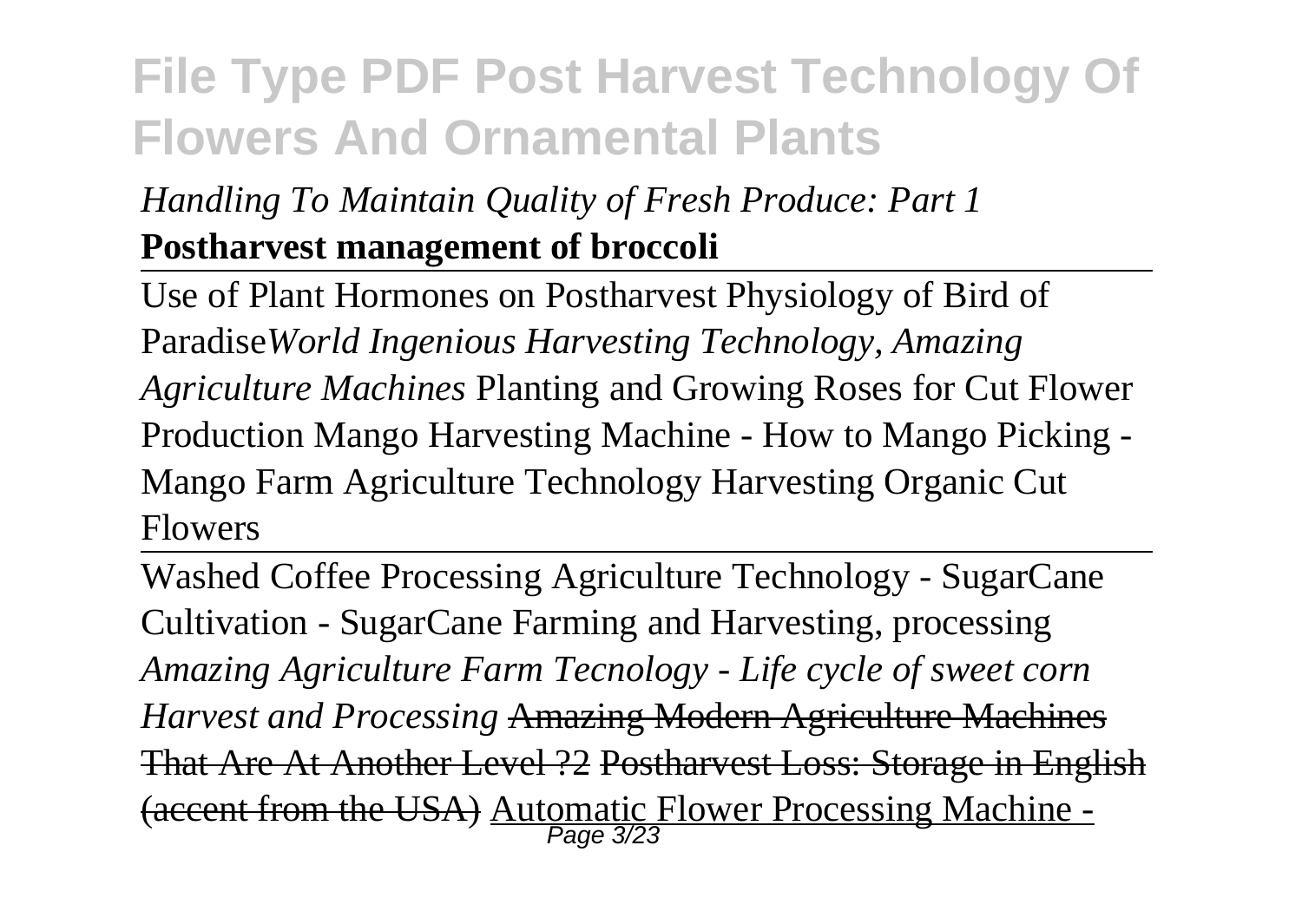Amazing Modern Flower Processing Factory | Flower Harvesting Rotationally Raised - Post-Harvest: Handling and Storage*Post Harvest Technology [ENGLISH]* The Importance of Postharvest Research for New Zealand Small-scale postharvest handling practices hort crops Part 1 Daffodil Flower Care // Postharvest Handling and Conditioning of Daffodils // Northlawn Flower Farm The Basics of Fresh Flower Care \u0026 Handling Introduction of Postharvest Technology | Online Note | C-1 **Postharvest storage temperature effects on cut flowers** Post Harvest Technology Of Flowers

Post-Harvest Technology of Flowers and Ornamental Plants. August 2019; Publisher: Pointer Publisher, Jaipur , Rajasthan; ISBN: 81-7132-404-5; Project: Studies on post harvest life of cut roses and ...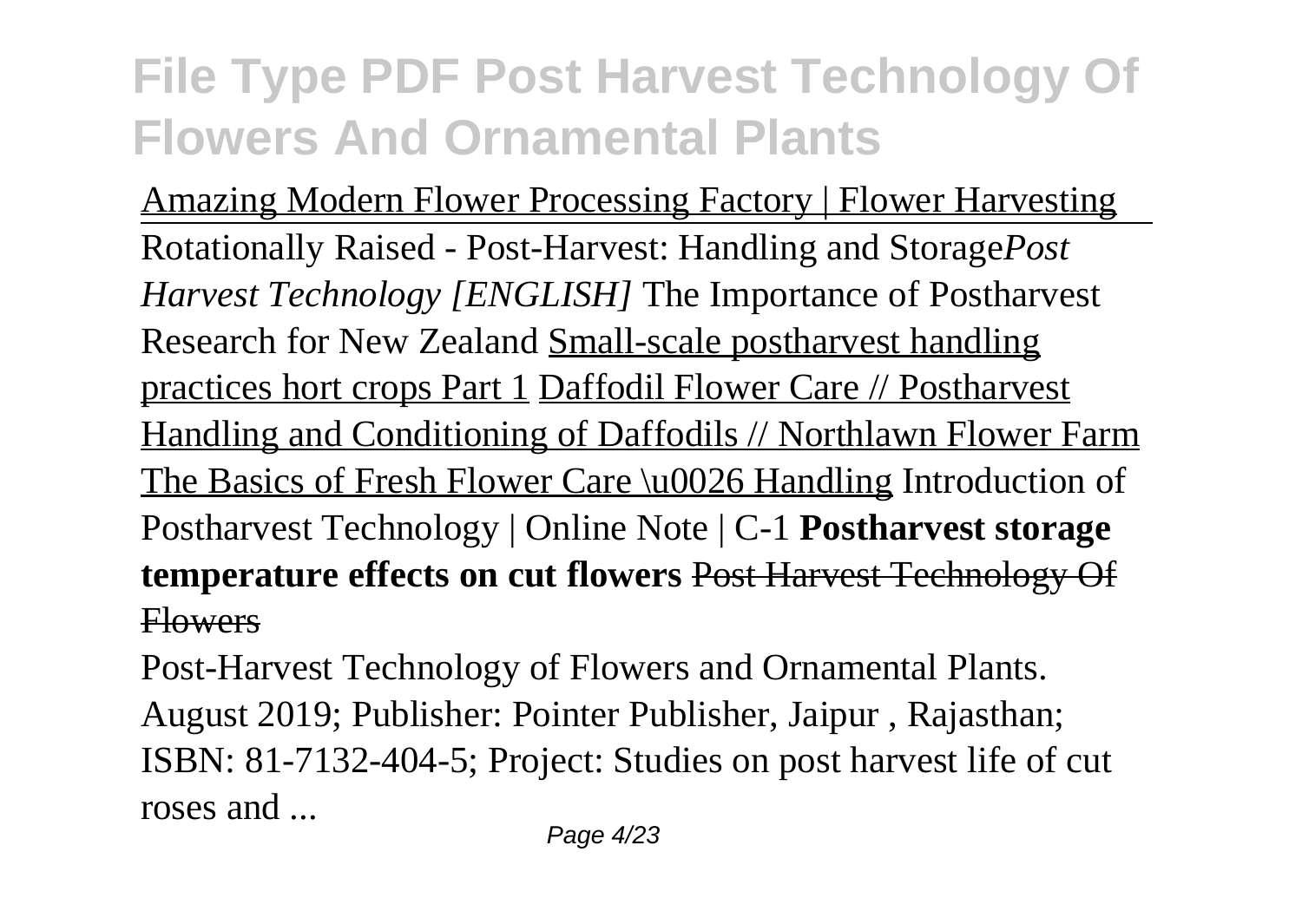(PDF) Post-Harvest Technology of Flowers and Ornamental Plants Comprehensive Post Harvest Technology Of Flowers, Medicinal And Aromatic Plants eBook: Shankaraswamy, Dr. J.: Amazon.co.uk: Kindle Store

Comprehensive Post Harvest Technology Of Flowers ... Buy Post-harvest of flowers: Post-harvest technologies to some cultivars of Heliconia flowers by Humphrey Ndossi (ISBN: 9783844309607) from Amazon's Book Store. Everyday low prices and free delivery on eligible orders.

Post-harvest of flowers: Post-harvest technologies to some ... File Name: Post Harvest Technology Of Flowers And Ornamental Page 5/23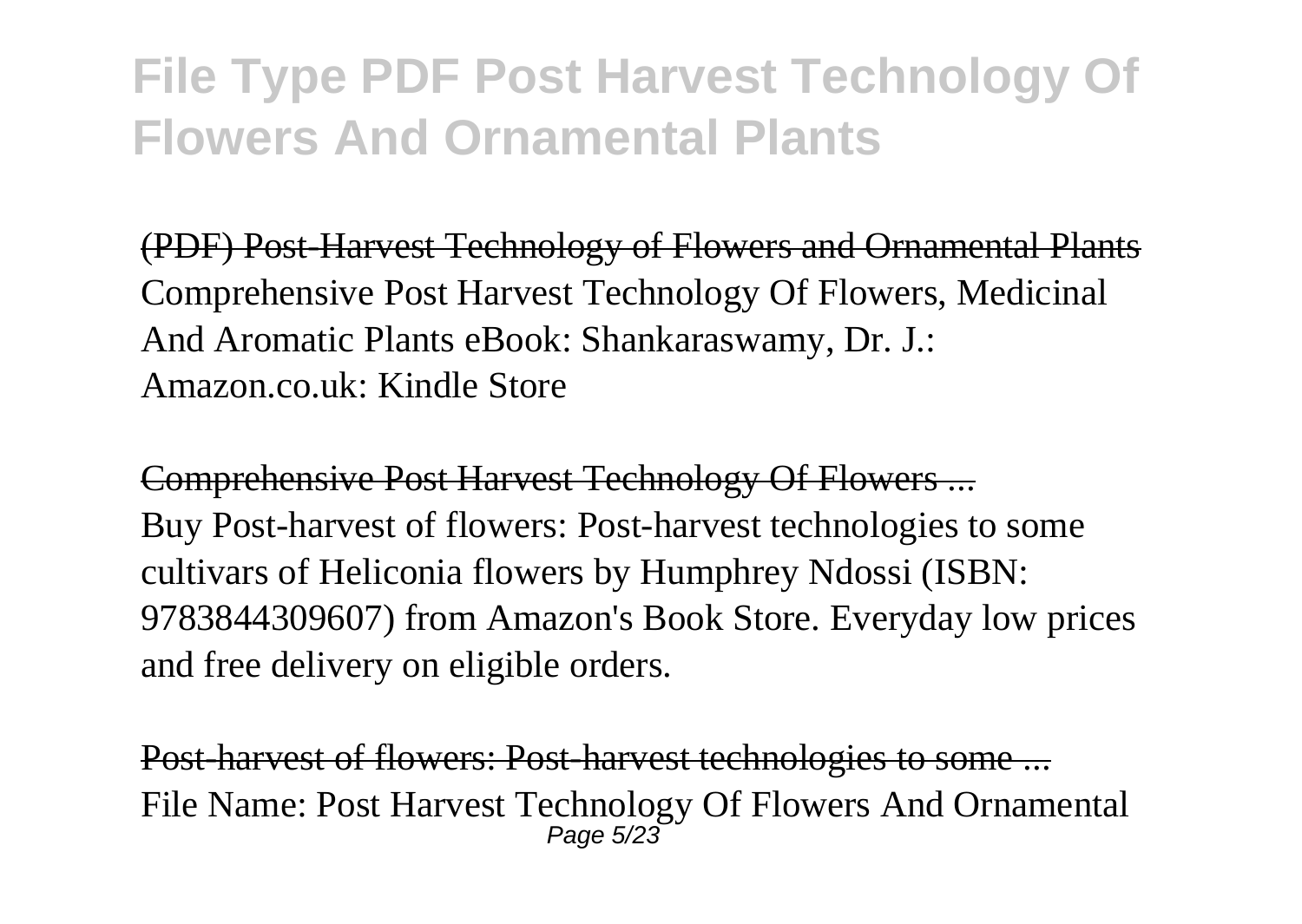Plants.pdf Size: 4706 KB Type: PDF, ePub, eBook Category: Book Uploaded: 2020 Nov 20, 06:37 Rating: 4.6/5 from 775 votes.

Post Harvest Technology Of Flowers And Ornamental Plants ... Emerging post-harvest technologies as High Hydrostatic Pressure (HHP) or irradiation have given good results. Freeze- or vacuumdrying has shown to be highly effective in the preservation of flowers' bioactive compounds in comparison with classical drying approaches.

Post-harvest technologies applied to edible flowers: A ... Post harvest technology Immediately after cutting the stem should be dipped in clean water upto the neck or base of the flower bud. The delay in keeping the cut flowers in water will leads to air entry Page 6/23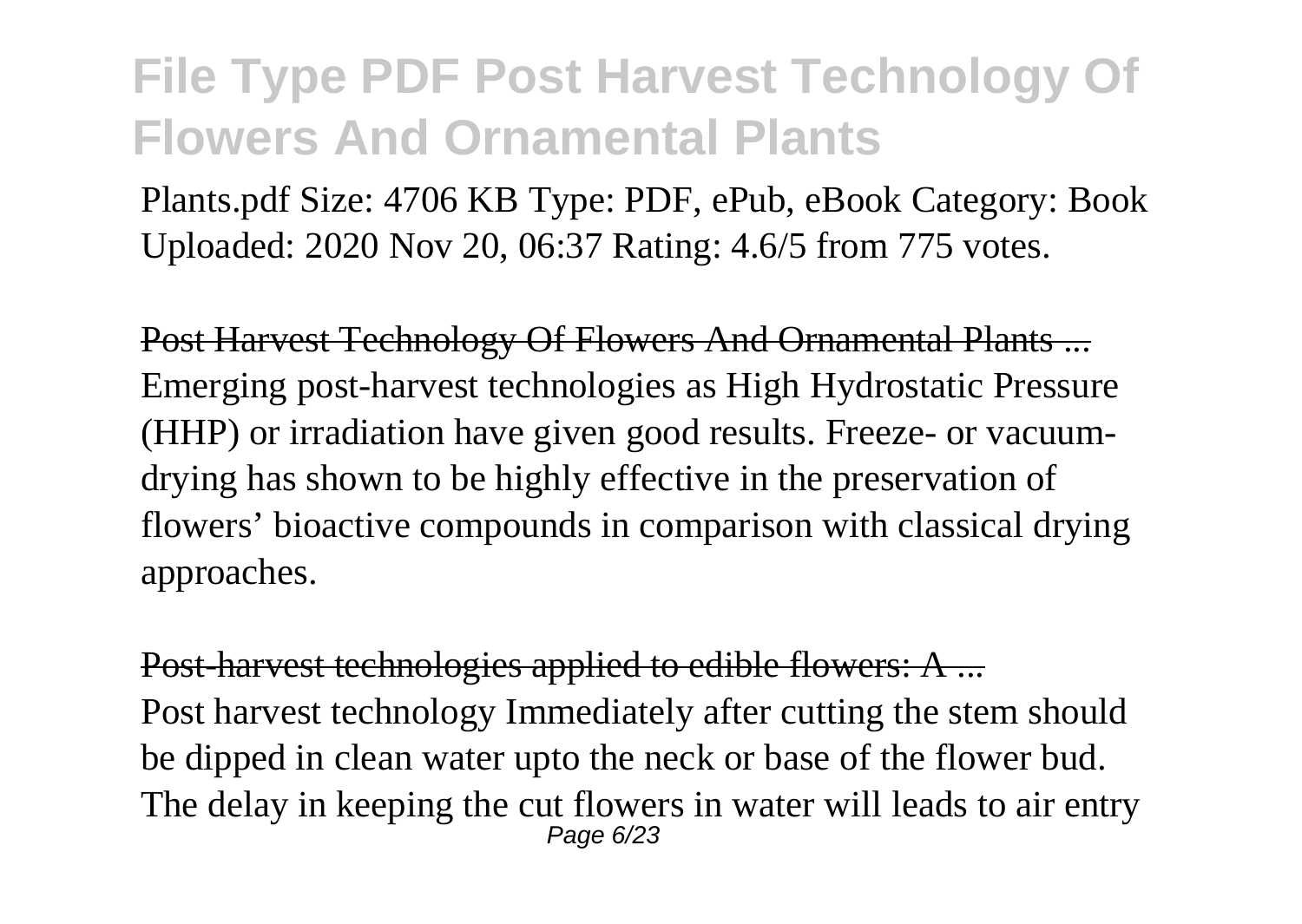and results in vascular blockage.

#### Commercial Floriculture: Post harvest technology

flowers. The important traditional flowers grown in India include marigold, chrysanthemum, aster, tuberose, jasmine and crossandra. Despite of huge production and domestic consumption of flowers, the post-harvest losses are estimated to be more than 30-35%. Considering the potential of this

#### Studies on Post-Harvest Handling of Loose Flowers of ...

It is a comprehensive and up to date document on senescence post harvest physiology and technology of cut flowers and cut foliages post production management technology and physiology of potted ornamentals post harvest technology of loose flowers plant species Page 7/23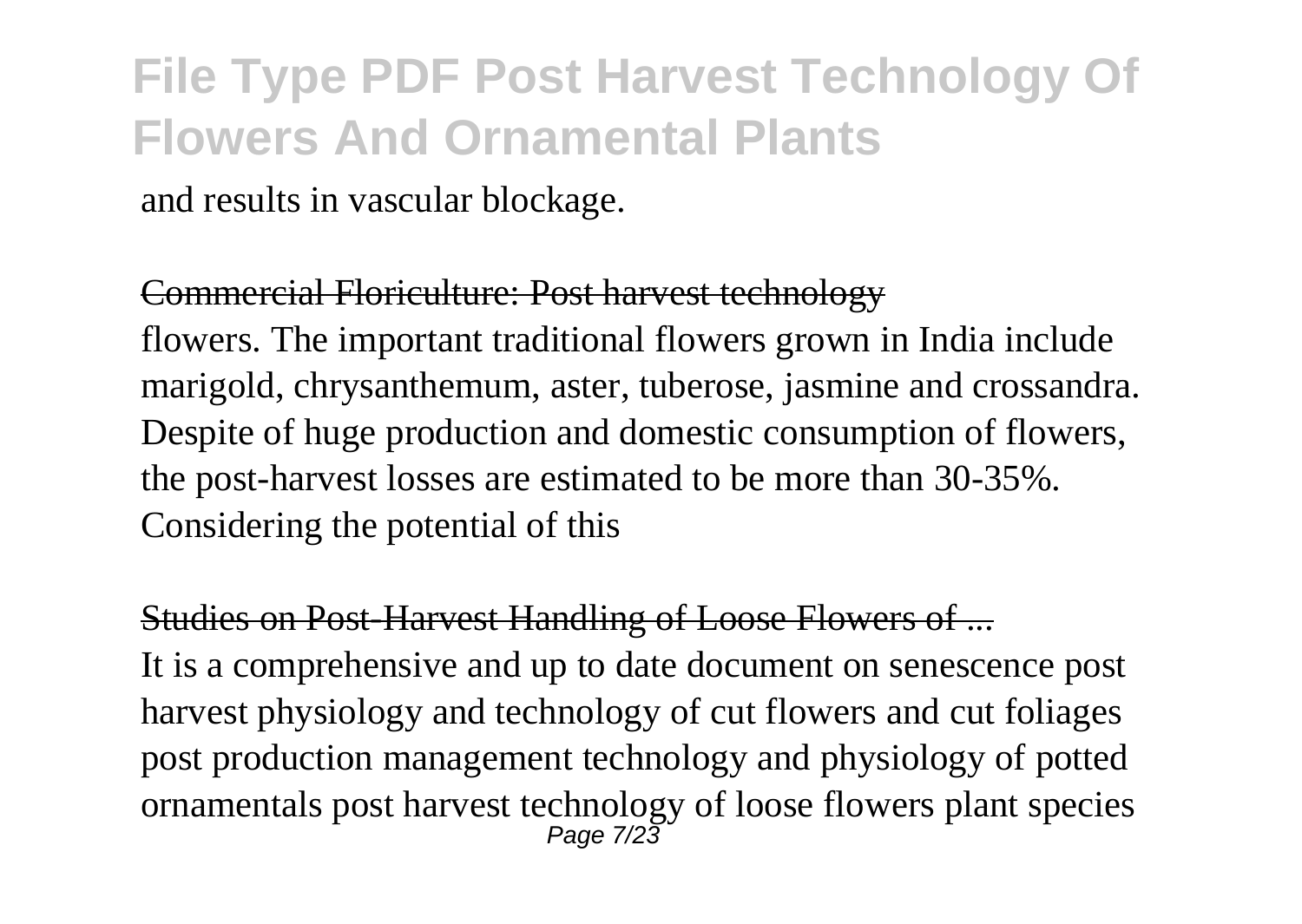and varieties for export and their post harvest quality requirements treatments employed for improving the longevity and quality of flowers role of different groups of chemicals in delaying the senescence of cut flowers flower ...

Post Harvest Technology of Flowers and Ornamental Plants ... Irrigate 12-24 hours before harvest to maximize the turgor. Turgidity decreases as air temperature and evapotranspiration rates increase so harvest in the early morning and evening. Pruning shears and snips can transfer diseases between plants and also introduce bacteria to cut stems, decreasing vase life.

Practical Post-Harvest Handling of Cut Flowers High temperature reduces post harvest life of the majori ty of cut Page 8/23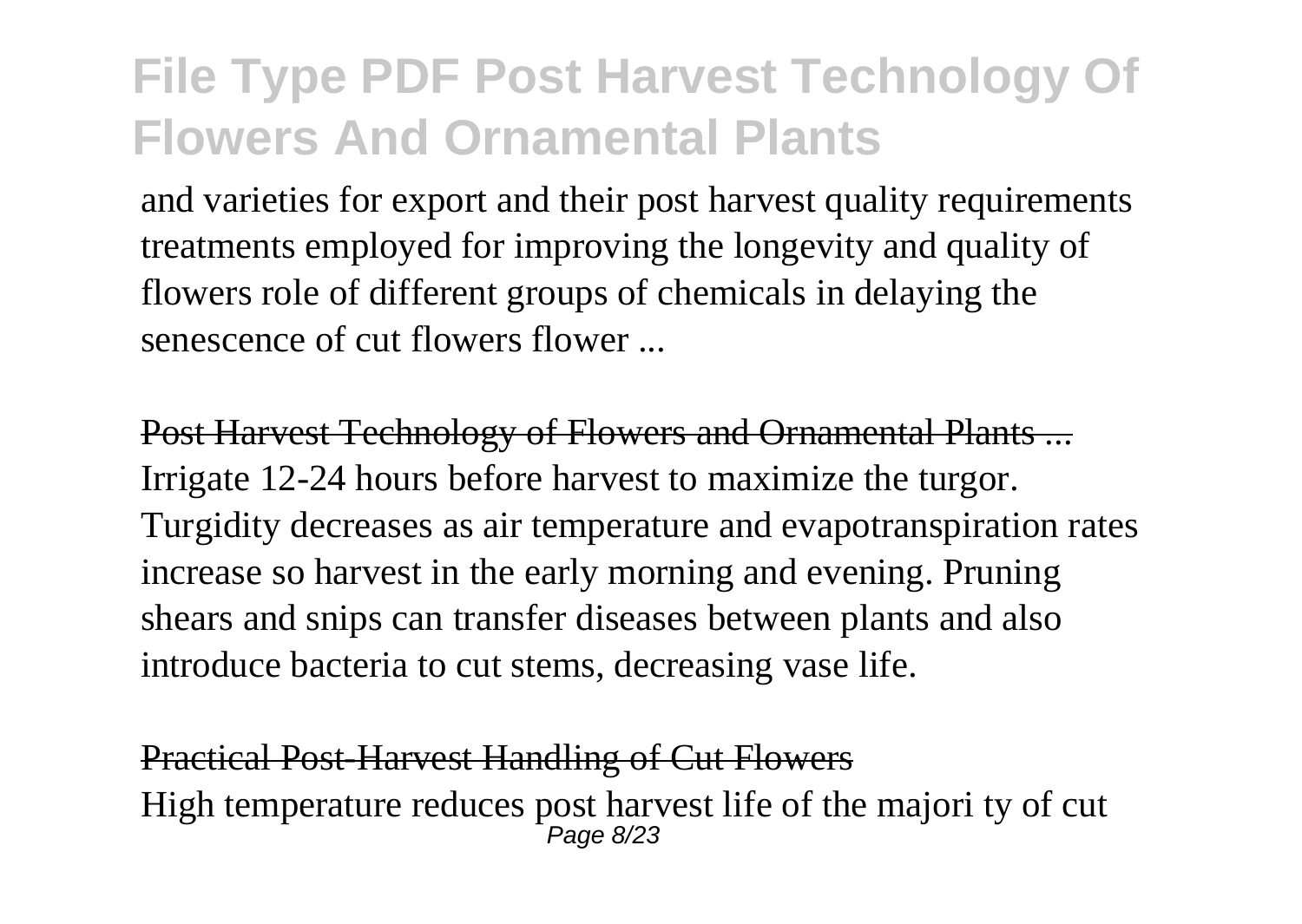flowers. It is c losely related to wat er ba lance and metabolic process of cut flowers, and thus create an unfavorable affect

(PDF) POST HARVEST HANDLING OF CUT-FLOWER ROSE 1. Importance of postharvest technology for fruits and vegetables. 2. Importance of postharvest technology for spices, plantation crops and cut flowers. 3. Edible parts of horticultural produce 4. Composition of fruits and vegetables 5. Pre and post harvest factors influencing post harvest life of horticultural produce. 6.

#### SEMESTER VIII

Flowers—Postharvest technology. I. Paliyath, Gopinadhan. SB360.P664 2008 631.5'6—dc22 2008024704 A catalogue record for this title is available from the U.S. Library of Congress. Set in Page 9/23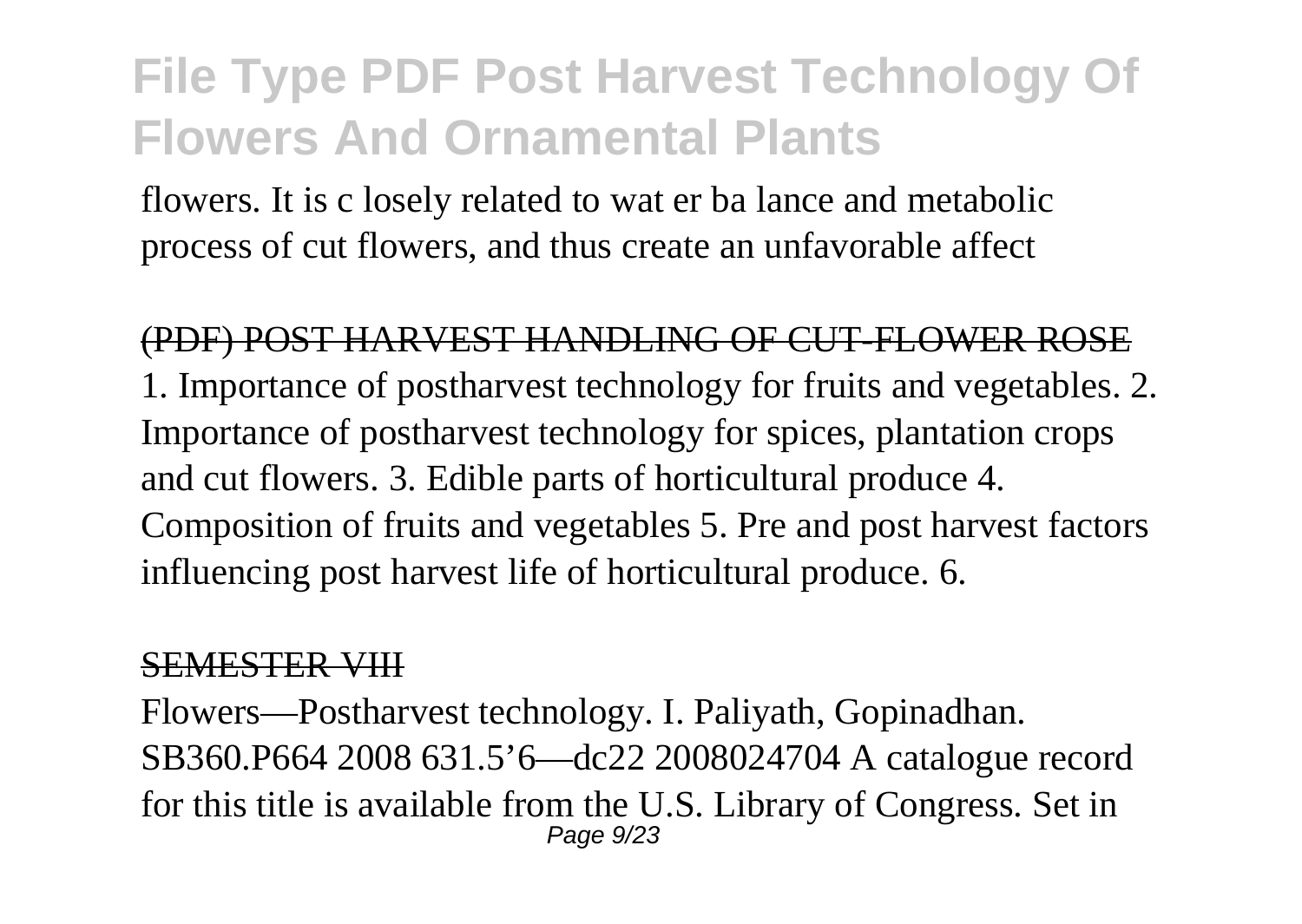10/12.5 pt Times by Aptara R Inc., New Delhi, India Printed in Singapore by Markono Print Media Pte Ltd.

Postharvest Biology and Technology of Fruits,Vegetables ... K. M. Elhindi, Effects of postharvest pretreatments and preservative solutions on vase life longevity and flower quality of sweet pea (Lathyrus odoratus L.), Photosynthetica, 10.1007/s11099-012-0053-3, 50, 3, (371-379), (2012).

Senescence and Postharvest Physiology of Cut Flowers, Part ... Post- harvest practices . 1.Lifting of corm. After 45 days of spike harvest,the corm and cormels are lifted from the field and stored.The best time to lift corm is until all of the plant matter has turned brown and died back. 2.Grading . Gladiolus spikes are Page 10/23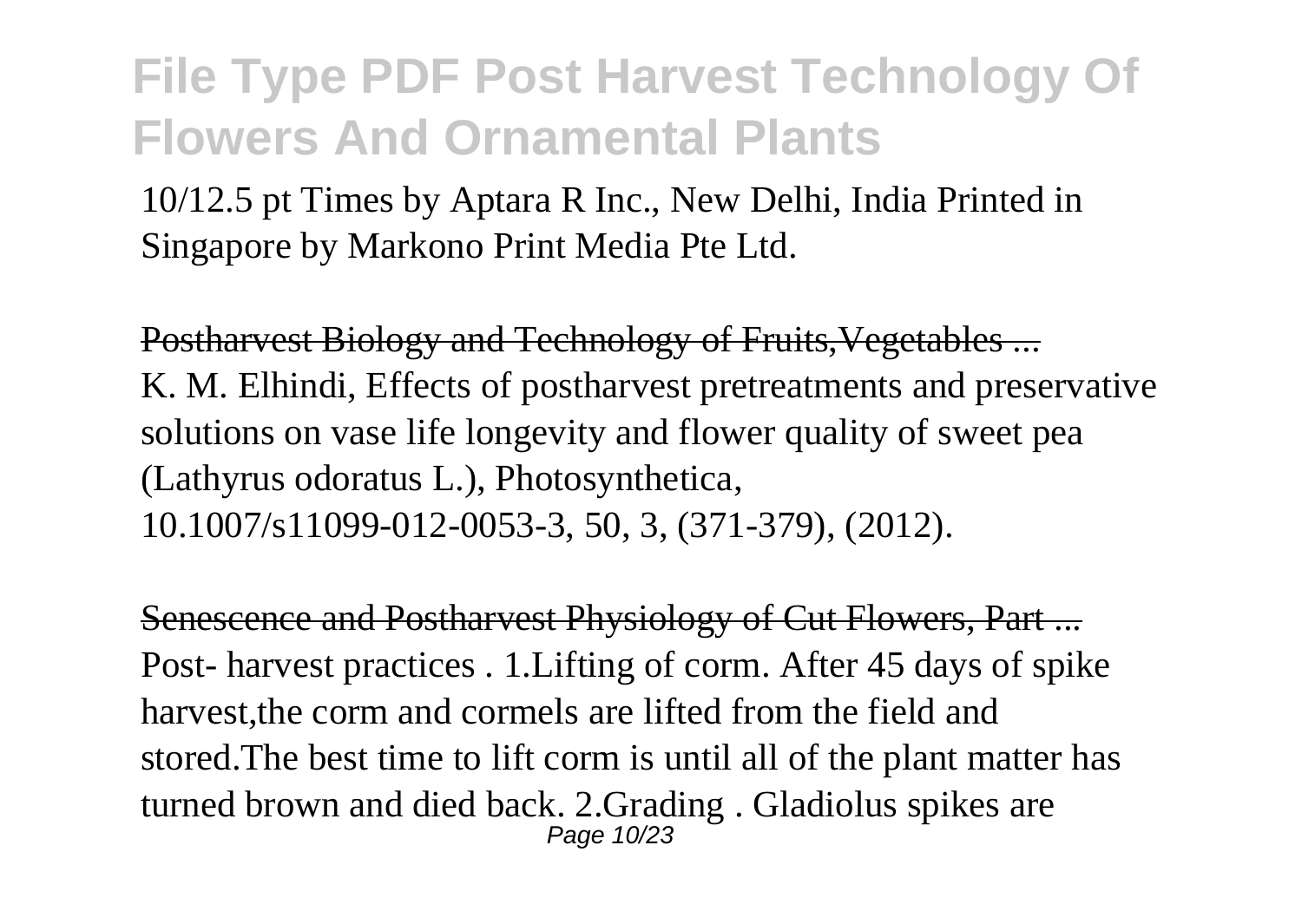graded into following five grades according to the spike length and number of floret present.

Gladiolus: Know the production technology & post harvest... POST HARVEST HANDLING OF CUT-FLOWER ROSE

#### (PDF) POST HARVEST HANDLING OF CUT-FLOWER ROSE | Subash ...

Post-harvest processes include the integratedfunctions of harvesting, cleaning, grading, cooling, storing, packaging,transporting and marketing. The technology of postharvest handling bridges thegap between the producer and the consumer – a gap often of time and distance.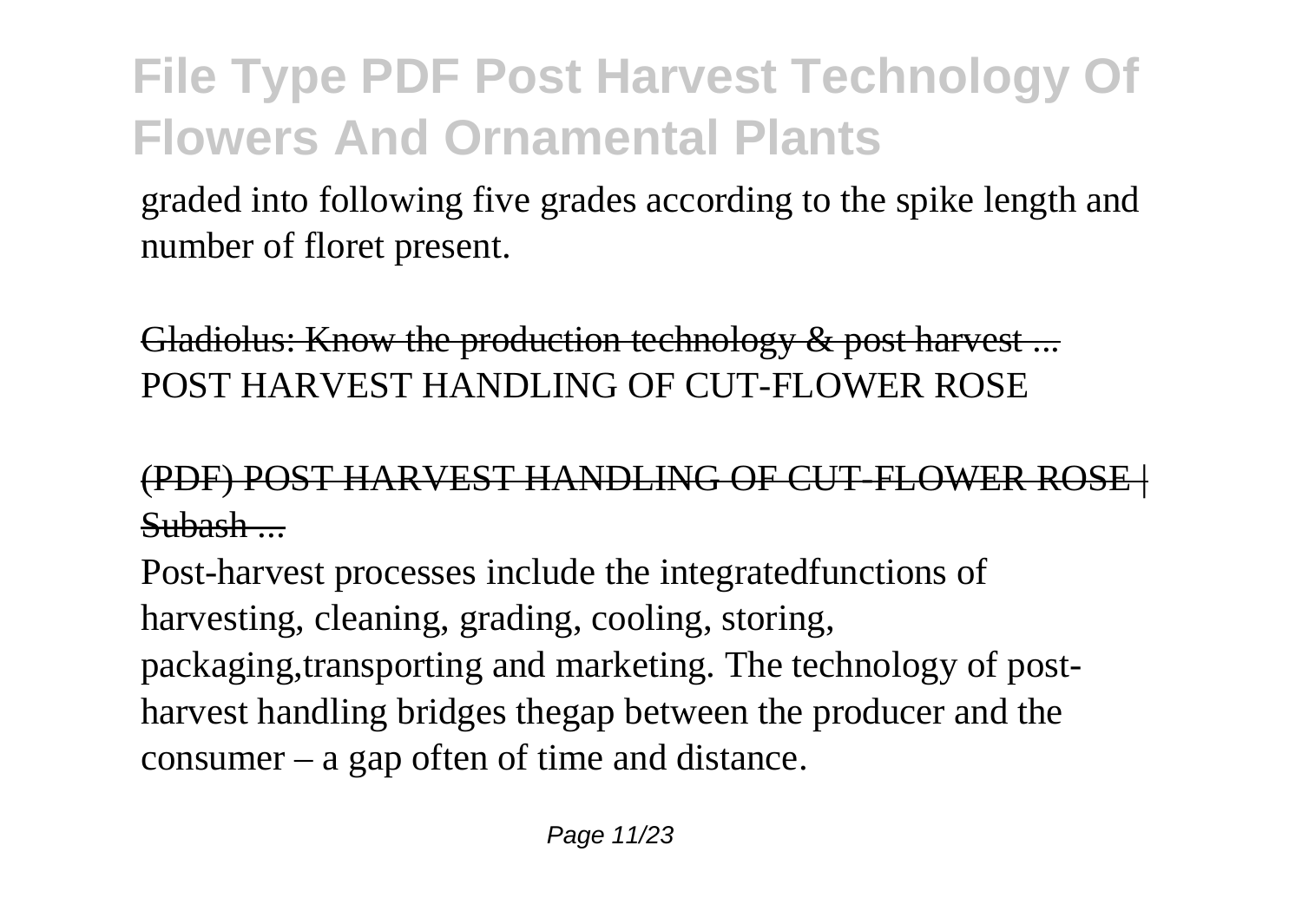#### postharvest technology

Hydrating solutions: After harvest, hydrating solutions are used to facilitate water uptake and restore the turgor of wilted flowers. Hydrating solutions are usually warm water (110F) with a biocide (such as slow release chlorine tablets), acidified to pH 3.5 to 5.0 with citric acid and include a wetting agent.

#### Harvesting and Handling Cut Flowers

In agriculture, postharvest handling is the stage of crop production immediately following harvest, including cooling, cleaning, sorting and packing. The instant a crop is removed from the ground, or separated from its parent plant, it begins to deteriorate. Postharvest treatment largely determines final quality, whether a crop is sold for fresh consumption, or used as an ingredient in a processed food Page 12/23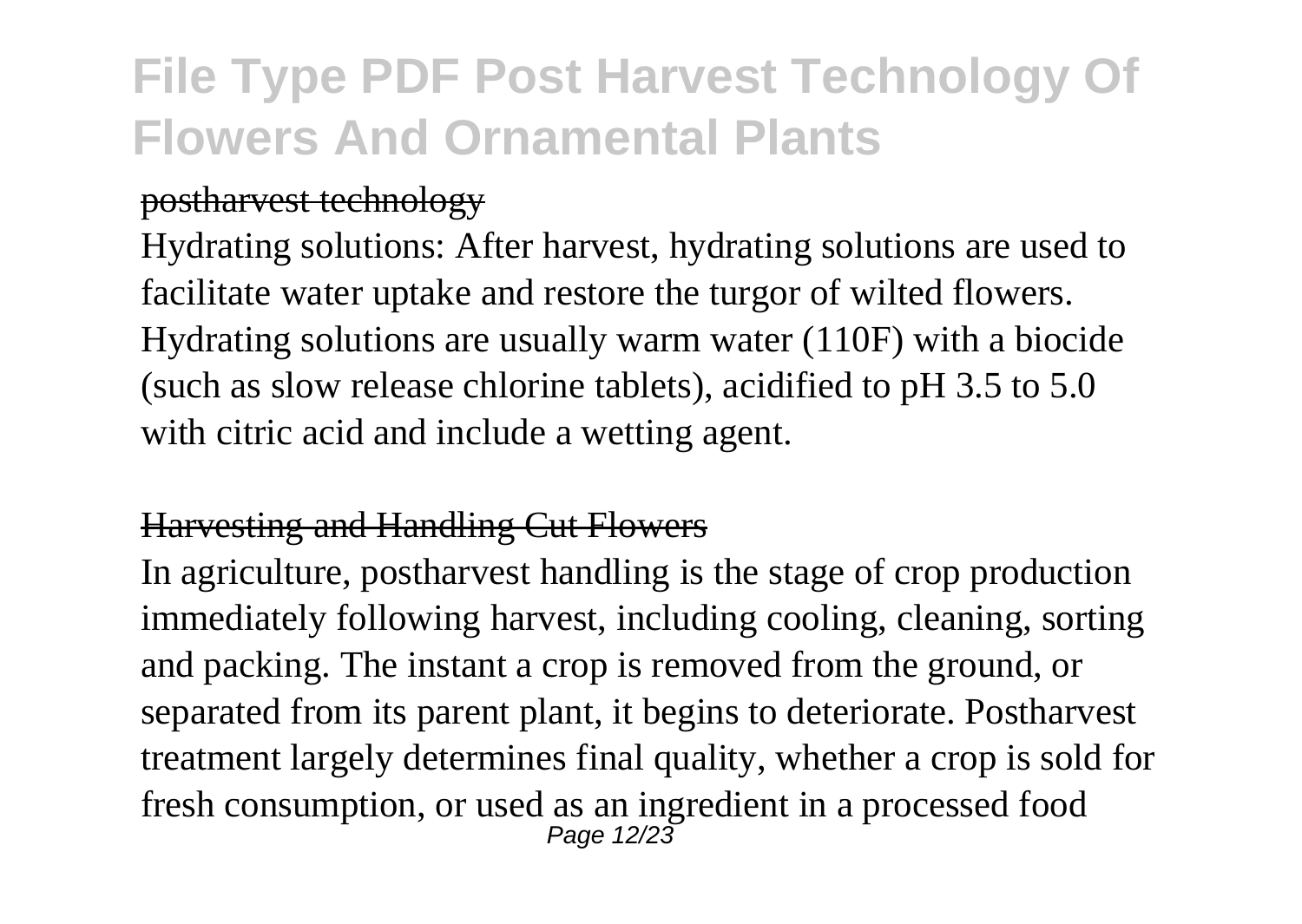It Is A Comprehensive And Up-To-Date Document On Senescence, Post-Harvest Physiology And Technology Of Cut Flowers And Cut Foliages, Post-Production Management Technology And Physiology Of Potted Ornamentals, Post-Harvest Technology Of Loose Flowers, Plant Species And Varieties For Export And Their Post-Harvest Quality Of Requirements, Treatments Employed For Improving The Longevity And Quality Of Flowers, Role Of Different Groups Of Chemical In Delaying Then Senescence Of Cut Flowers, Flower Ornaments And Arrangement, Storage, Grading, Packaging, Transport And Marketing. There Are Page 13/23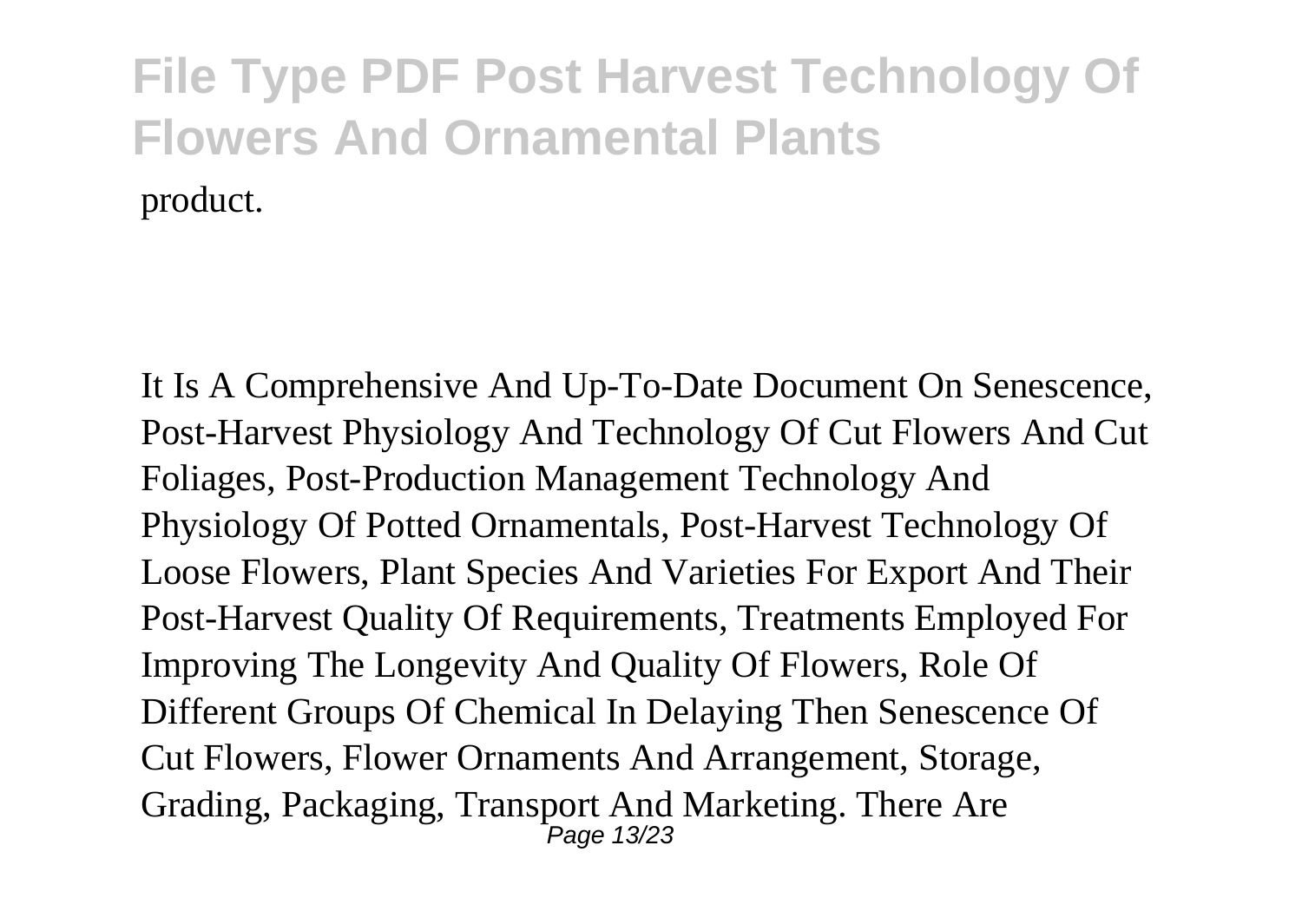Fascinating Chapters On Factors Affecting The Post-Harvest Life And Quality Of Cut Flowers, Post-Harvest Problems Of Cut Flowers And Foliage And Their Remedies. Interesting And Elaborate Chapters Are Also Provided In This Book On Estimation Of Biochemical Constituents, Extraction Of Pigments, Dyes And Essential Oils From Ornamental Plants.

We initiated research studies on the postharvest physiology of cut flowers almost 20 years ago, when the floriculture industry in Poland began to grow. At that time, like most flower growers in our country, we discovered cut flowers preserve their good appearance longer if kept in a vase with water rather than in dry storage. We then began intensive reading of various horticultural and other specialty journals, and we learned that many scientists had made the Page 14/23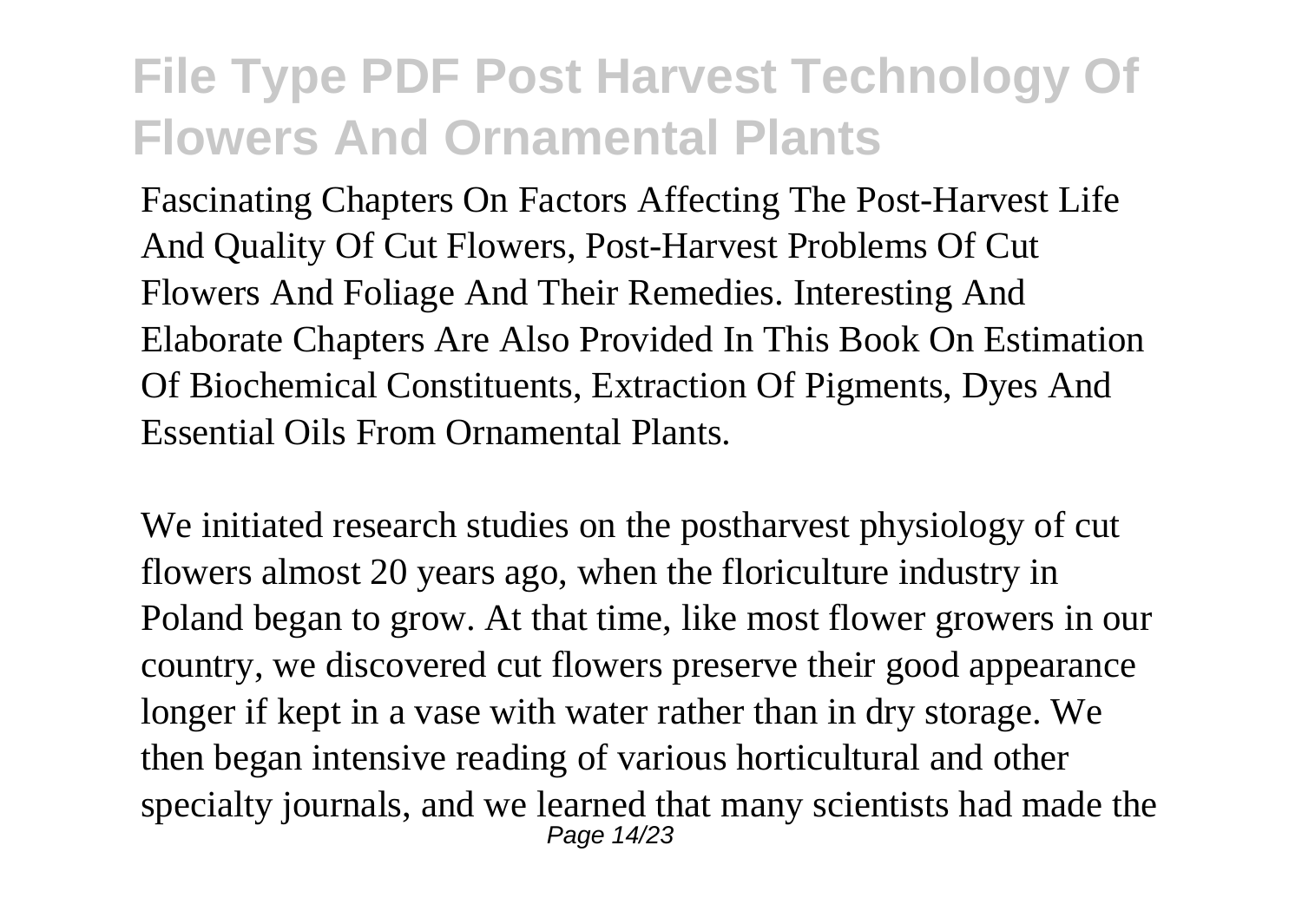same dis covery long before and had gone even further, showing that sucrose and certain chemicals added to the vase water prolong the vase life of flowers much better than water alone. In the meantime, we learned that in the Netherlands, the United States, Israel, and elsewhere, great progress has been made in the postharvest treatment of flowers through the use of floral preserva tives; grading, packing, and transportation procedures; and the organization of trade. In all these countries, researchers generously offered their information to growers, wholesalers, florists, and indi vidual flower lovers eager to improve flower quality and keepability. We collected much of the practical information from various countries with the intention of using it in research projects con cerning the postharvest physiology of floricultural commodities.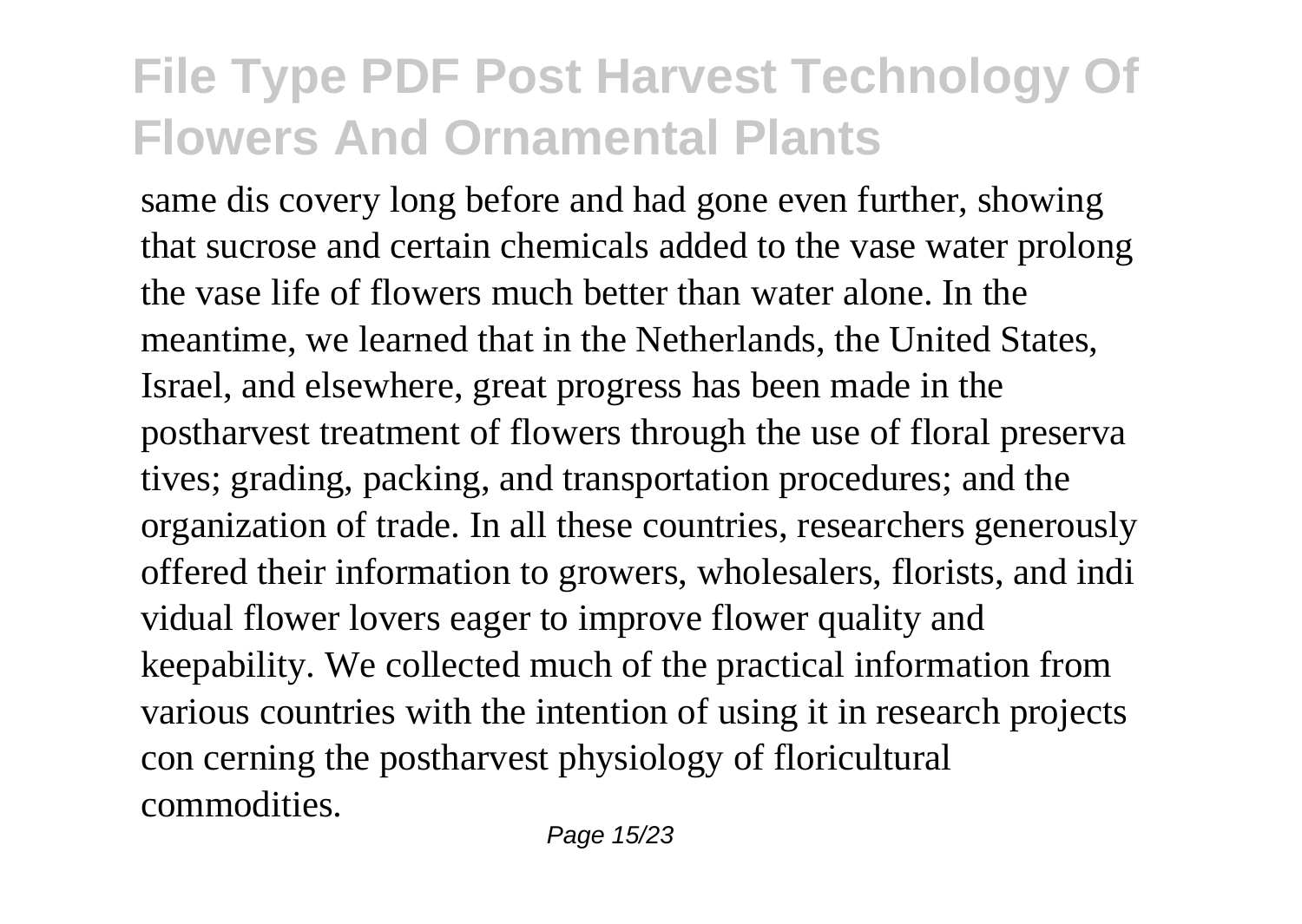An increased understanding of the developmental physiology, biochemistry, and molecular biology during early growth, maturation, ripening, and postharvest conditions has improved technologies to maintain the shelf life and quality of fruits, vegetables, and flowers. Postharvest Biology and Technology of Fruits, Vegetables, and Flowers provides a comprehensive introduction to this subject, offering a firm grounding in the basic science and branching out into the technology and practical applications. An authoritative resource on the science and technology of the postharvest sector, this book surveys the body of knowledge with an emphasis on the recent advances in the field.

The floricultural industry has been undergoing an unprecedented Page 16/23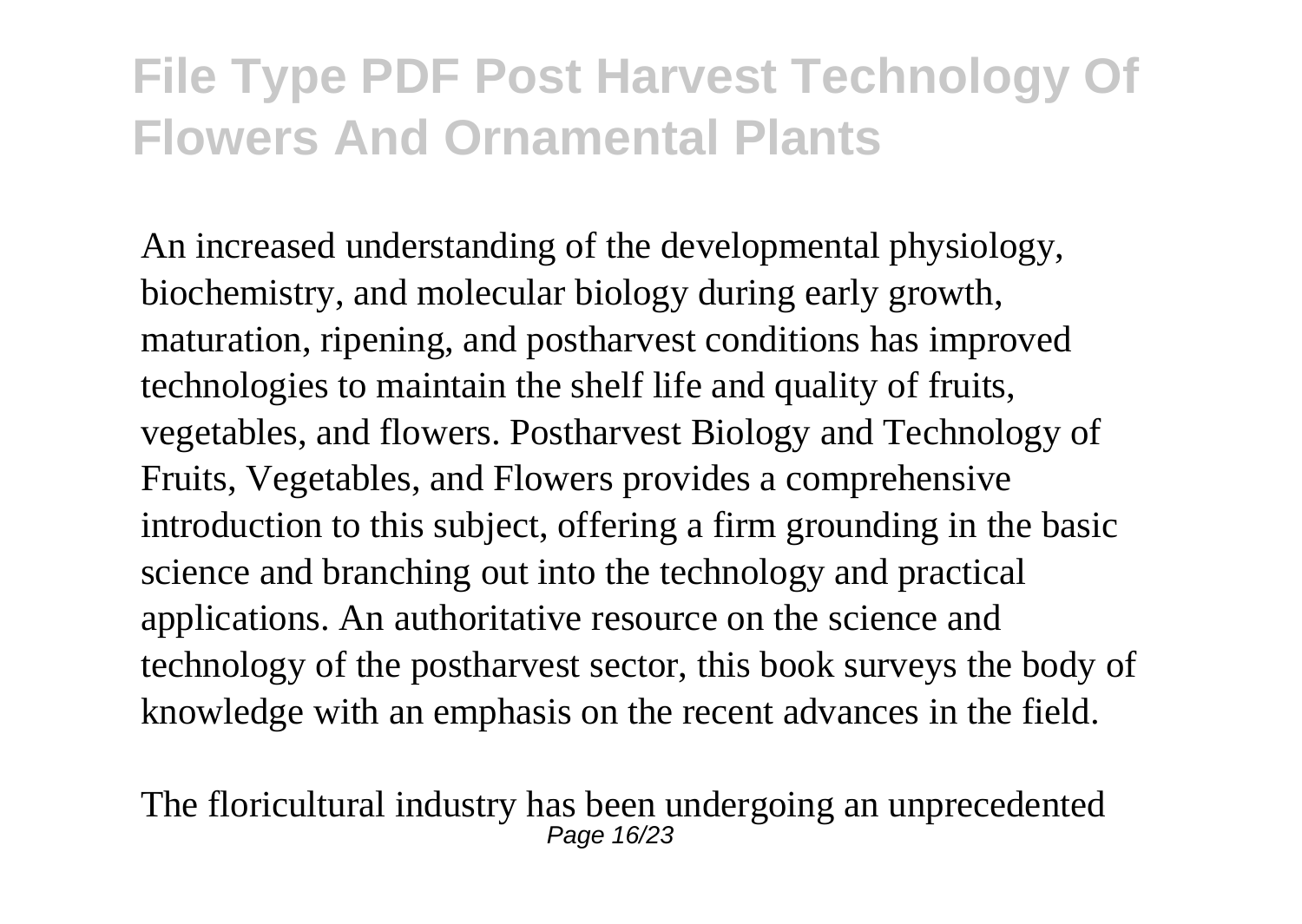revolu tion in terms of the type of commodity produced and the production and marketing technology in both developed and developing countries. As a result of this revolution, as we know today, there is a flower for every purpose and for every person in the world, as is evident from the slogan of the Society for American Florists: "say it with flowers". In re cent years, the Latin American and European countries have become sizeable competitors for the North American fresh flower markets and the trend continues growing. Like any other crop production, floricultural production can be divided into three basic factors: (1) production costs (2) quality (3) transportation costs. All these must be optimum for this area or industry to be safe from competition. With increasing consumer awareness and the current recession, the pressure from the artificial floral products in dustry and also of neighbouring Page 17/23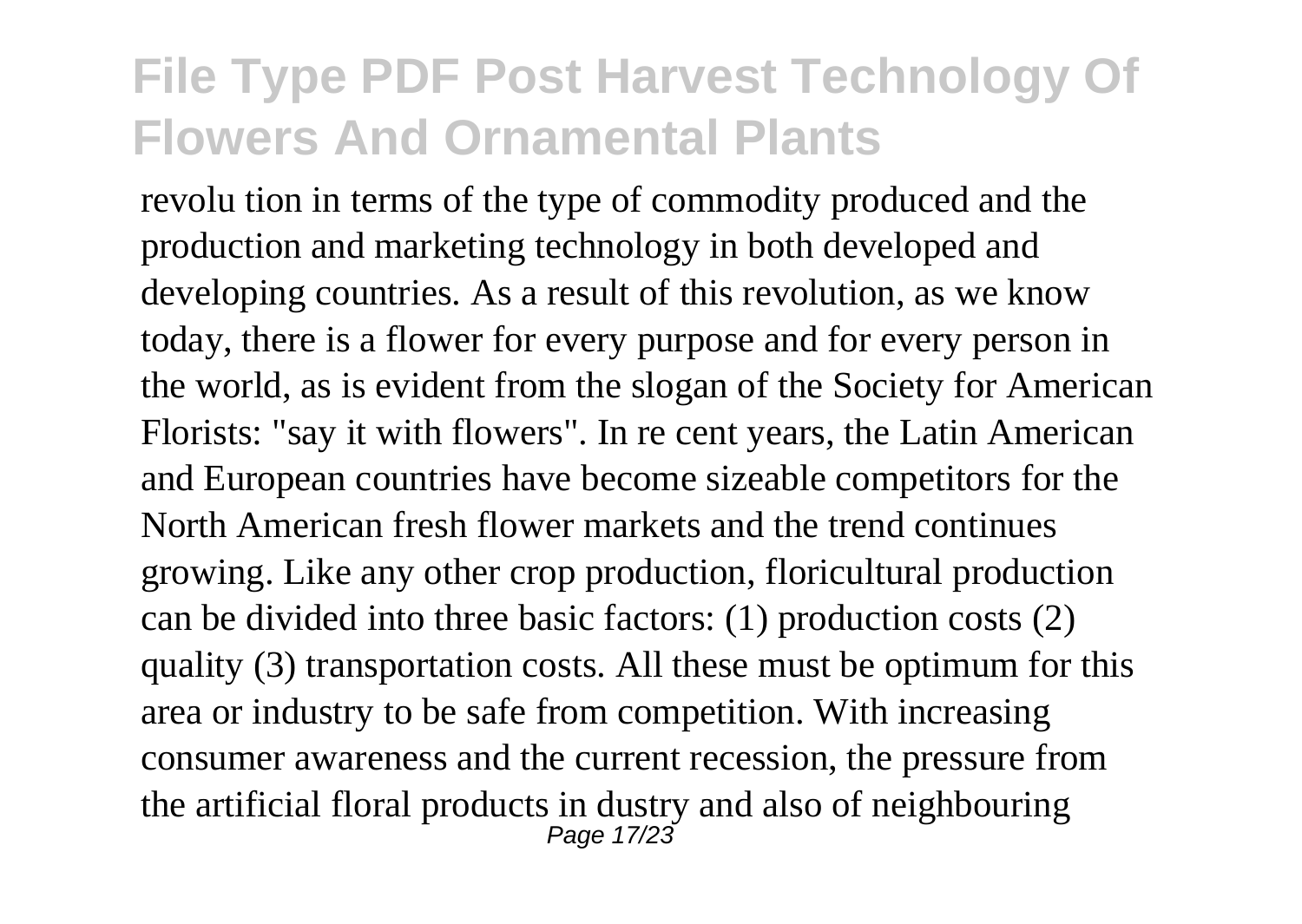countries on the American fresh flower industry, and continued competition even amongst the growers, whole salers and retailers, quality in floricultural industry is becoming increas ingly important to all those concerned with handling these products. The visual quality aspects of the product are the sole determiner of consumer acceptability in this industry and, unlike fruits and vegetables, flowers cannot be marketed by just discarding the damaged portion.

This book covers the importance of post-harvest technology in horticultural crops, fruit growth, development and post harvest physiology, fruit maturity indices, harvesting of fruits and vegetables, initial handling of fruits and vegetable after harvesting, precooling of horticulture produce, transportation, etc.. It is a rich source of modern engineering technologies for income generating Page 18/23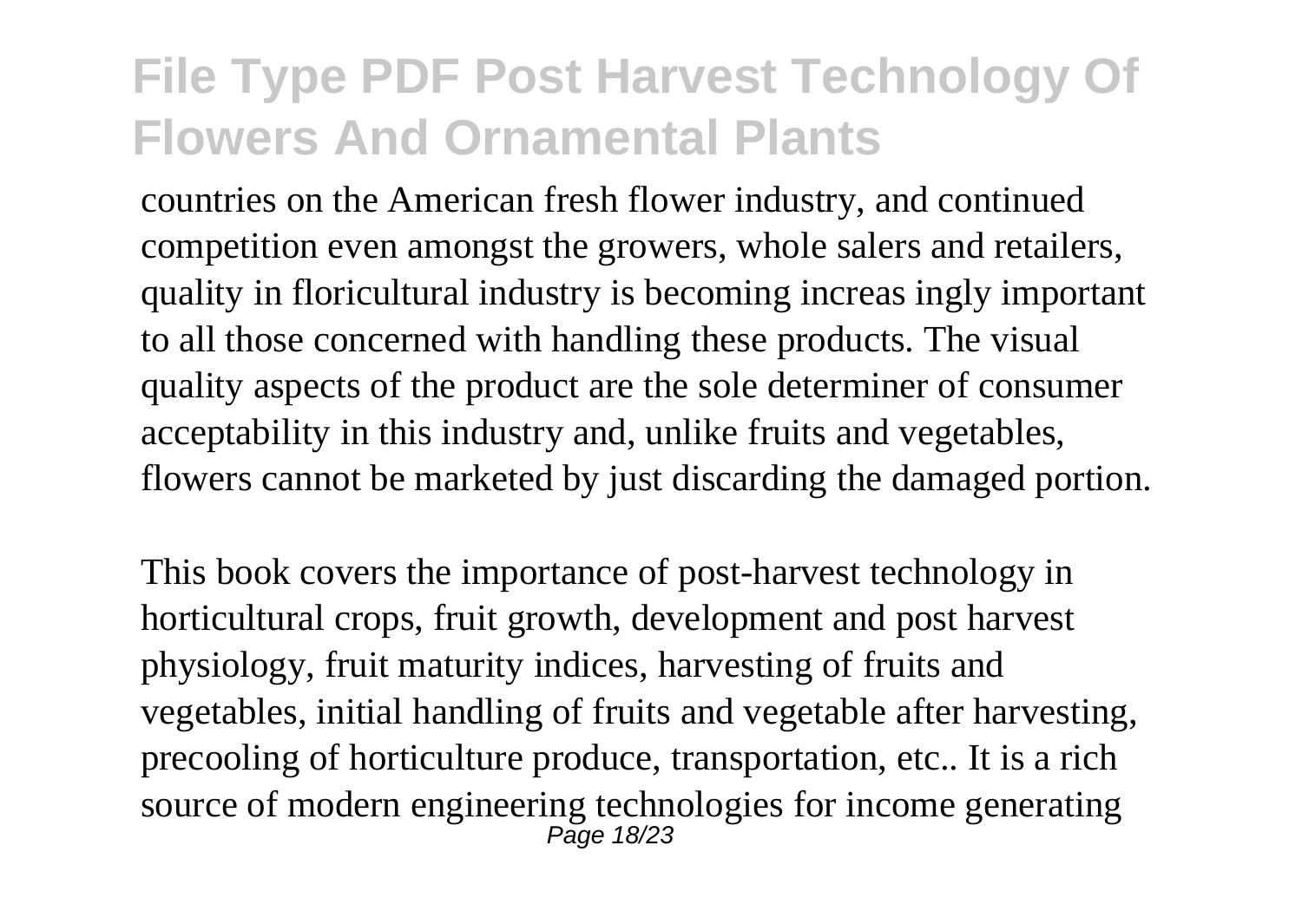concept for agro based industries. The book is specially dedicated to the sub sector of the fruits and vegetables plants dealing with the fresh primary product from the product reception following the harvesting up-to the storage and before launches it to the market. This book will serves as a comprehensive guide for all the people who focuses on post harvest management skills. Note: T&F does not sell or distribute the hardback in India, Pakistan, Nepal, Bhutan, Bangladesh and Sri Lanka.

Orchids account for a large share of global floriculture trade both as cut flowers and as potted plants, and are estimated to comprise around 10% of international fresh cut flower trade. The average Page 19/23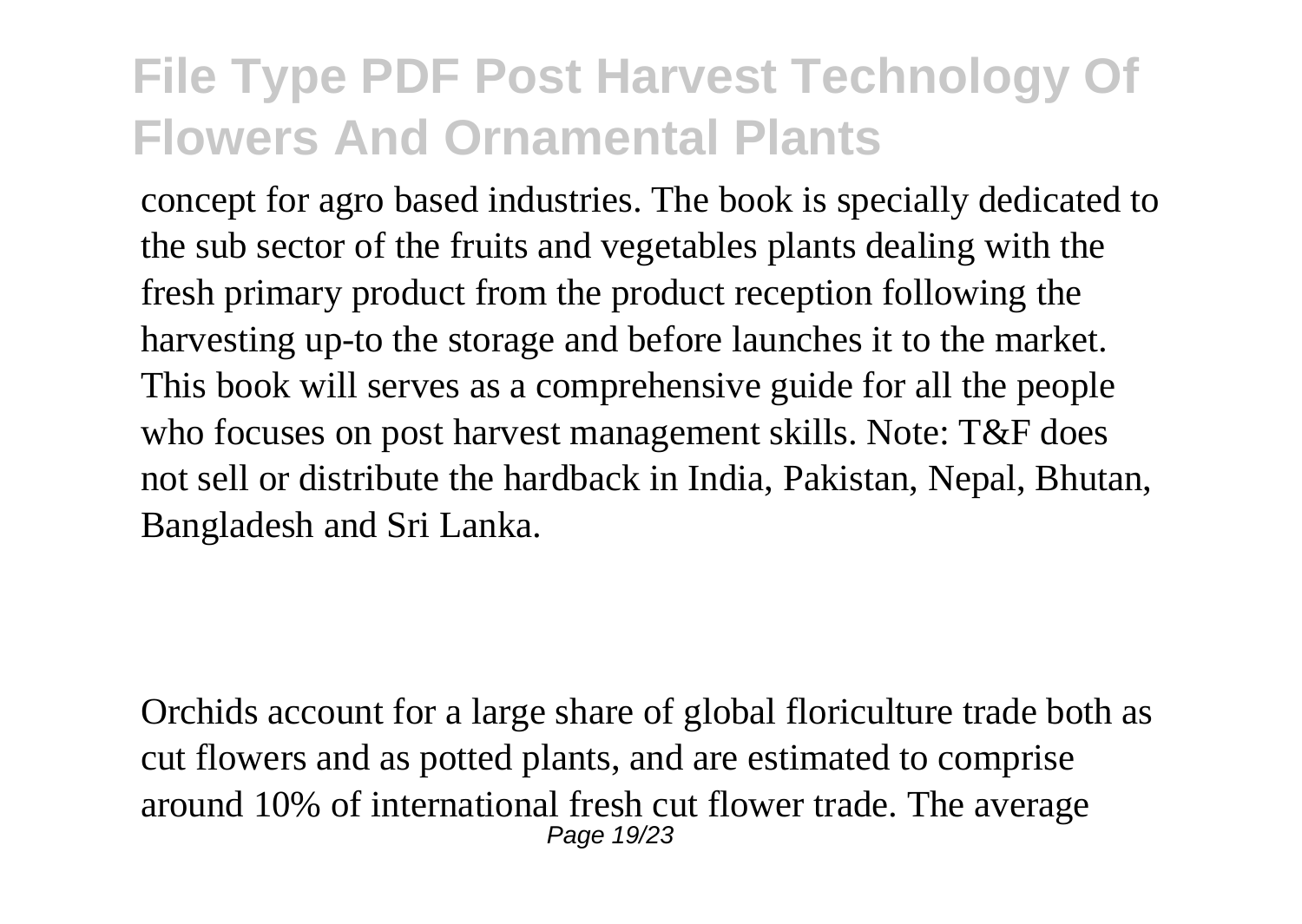value of fresh cut orchids and buds trade during 2007-2012 was US\$ 483 million. In 2012, there are more than 40 countries exporting orchids and 60 countries importing orchids around the world, with the total size of the global trade equaling US\$ 504 million. In India, about 1350 species belonging to 186 genera represent approximately 5.98% of the world orchid flora and 6.83% of the flowering plants in India. The publication on "Commercial Orchids" is presented in 15 interesting chapters vividly highlighting the global orchid industry, bio-diversity, conservation and biopiracy of genetic resources, morphological and molecular characterization of valuable species, breeding approaches for improved genotypes, production of quality planting materials, physiology of tropical and temperate orchids, climate change and its impact on orchid productivity, production technology of  $P$ age  $20/23$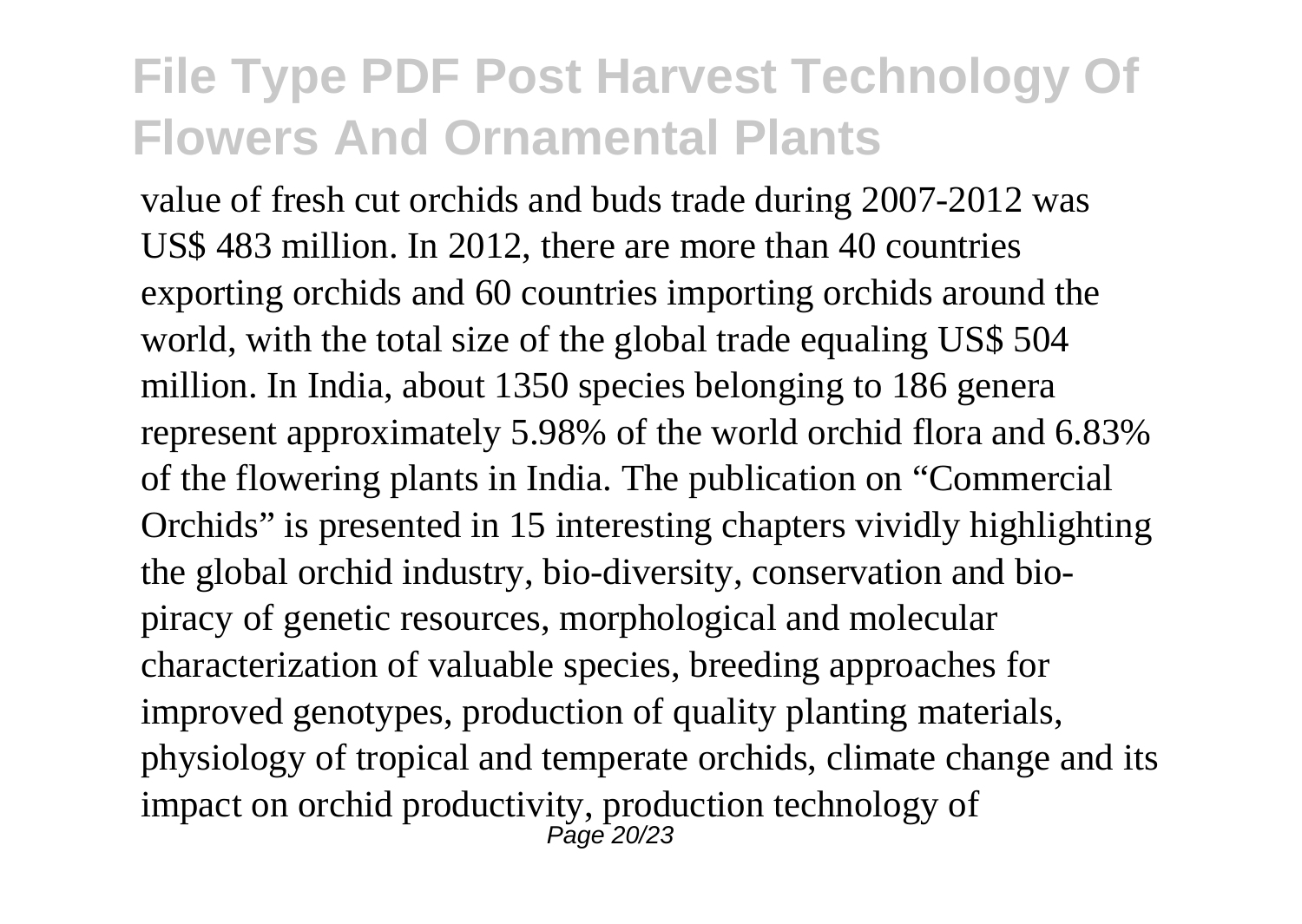commercial epiphytic orchids for cut flower, production technology of commercial terrestrial orchids for cut flower, orchids for pot culture, hanging baskets and tree mounting, medicinal and aromatic orchids, post-harvest management of cut flowers of commercial orchids, value addition and marketing.

The ultimate goal of crop production is to provide quality produce to consumers at reasonable rates. Most fresh produce is highly perishable, and postharvest losses are significant under the present methods of management in many countries. However, significant achievements have been made during the last few years to curtail postharvest losses in fr

Postharvest; Biology; Harvesting; Preparation for fresh market;<br>Page 21/23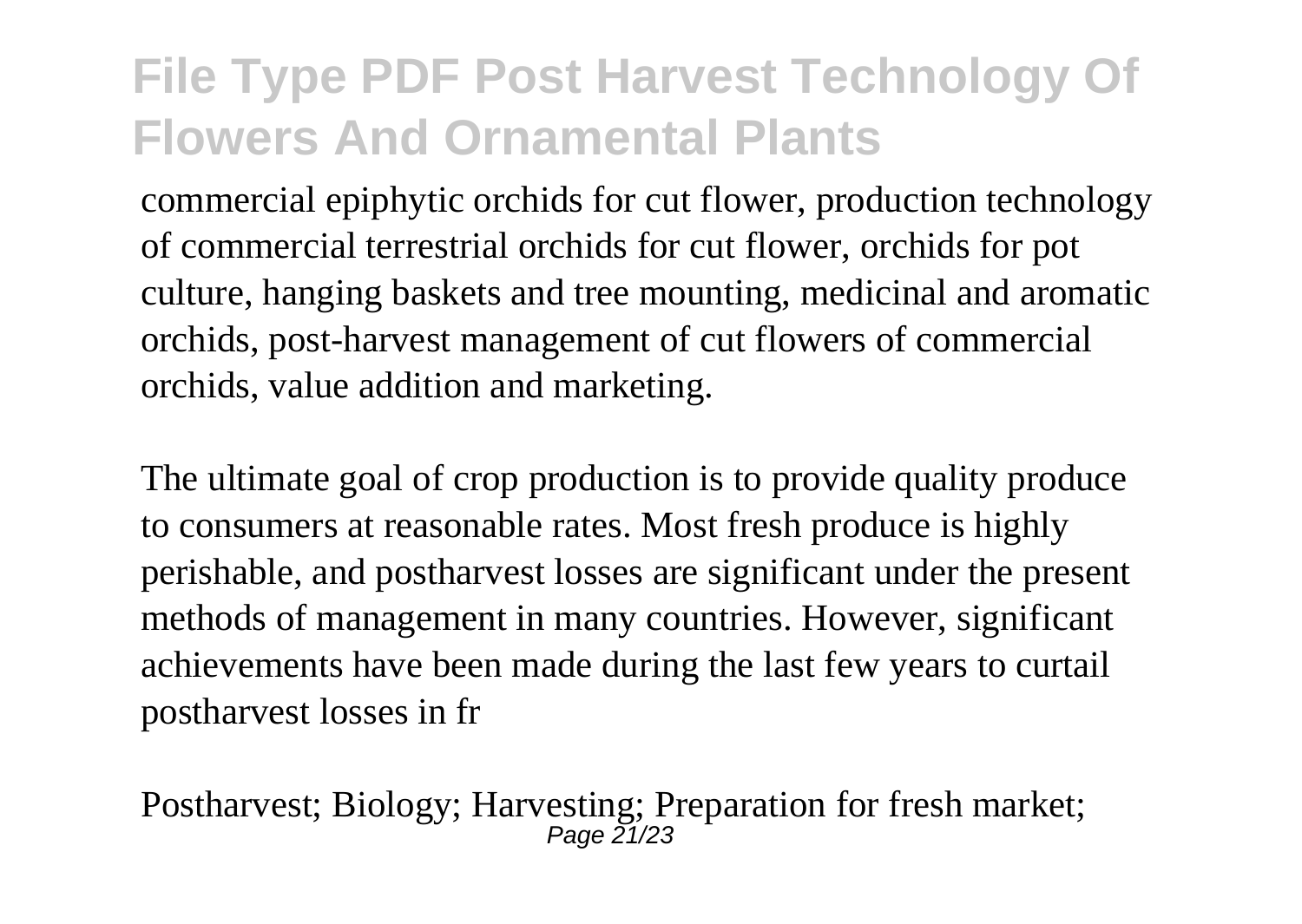Packages; Cooling operations; Storage; Modified atmospheres; Ethylene; Disease by handling practices and strategies for control; Insect control; Transportation.

The Book Covers Floriculture Growing Technology Including Antirrhinum, Anthurium, Amaryllis & Hippeastrum, Bird Of Paradise, Chrysanthemum, Carnation, China Aster, Dahlia, Gladiolus, Gerbera, Gloriosa, Jasmine, Lilium, Lotus, Marigold, Orchids, Rose, Tuberose, Other Flowers, Gypsophila, Statice, Zantedeschia, Gaillardia, Gomphrena, Crossandra, Corn-Flower, Sweet Sultan, Solidago, Plant Economics Of Various Floriculture Projects Etc.